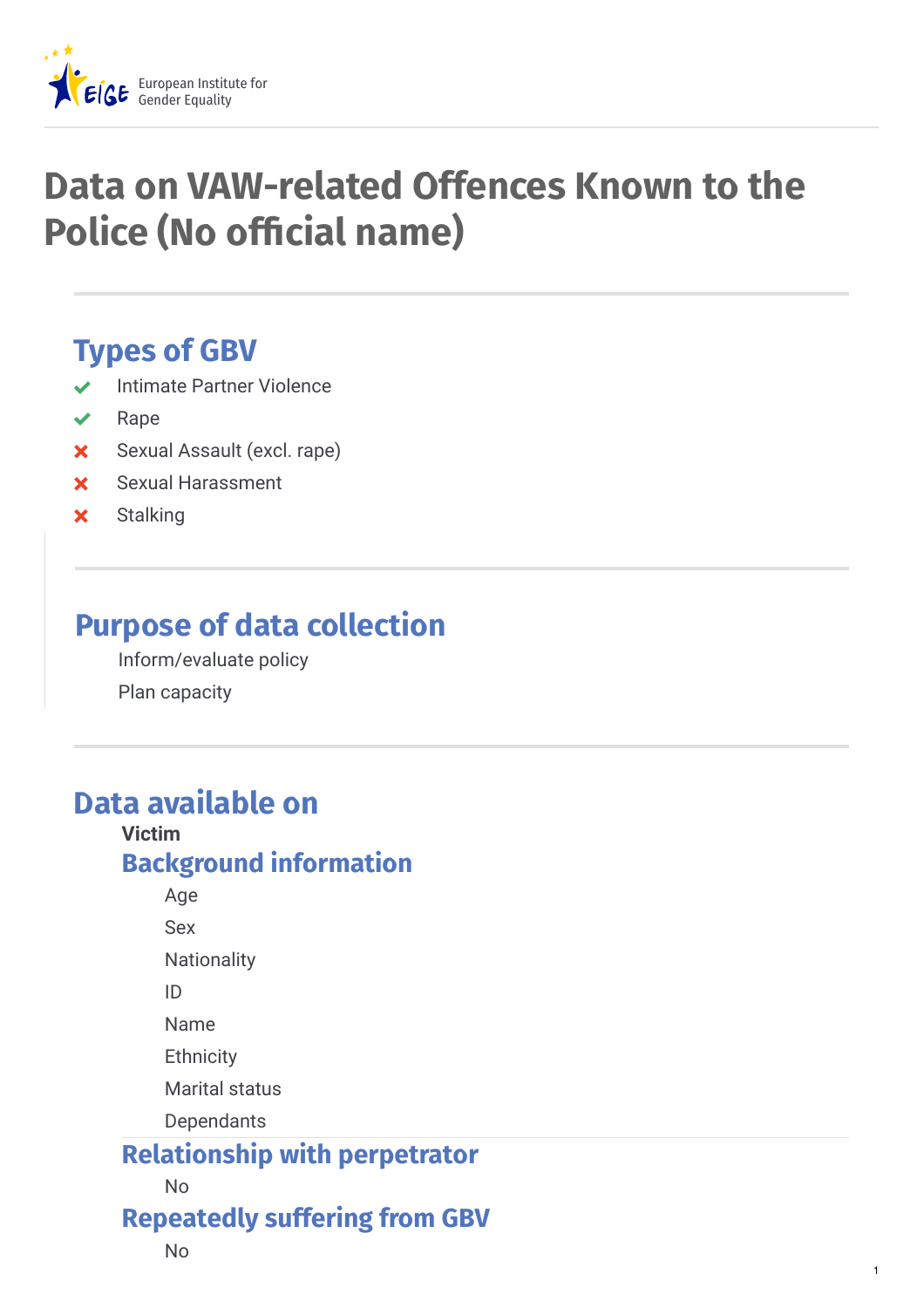#### **Perpetrator Background information**

Age Sex **Nationality** ID Name **Ethnicity** Marital status **Dependants** 

## **Relationship with victim**

No

**Additional information:** This means that this kind of information is not recorded by

this data source.

#### **Re-offending**

No

#### **Witness**

### **Background information**

No information collected on Background information

### **Relationship with victim/perpetrator**

No

### **Incident description by witness**

No

### **Children witnessing IPV incident**

No information available

#### **Incident**

#### **Code system used**

No codes used

### **Description of incident**

No information collected on Description of incident

#### **Protection order**

No information available

#### **Civil justice data**

No information available

#### **Incident respond resources**

**X** No information collected on Incident respond resources

#### **Prosecution process**

#### **Stages of prosecution process**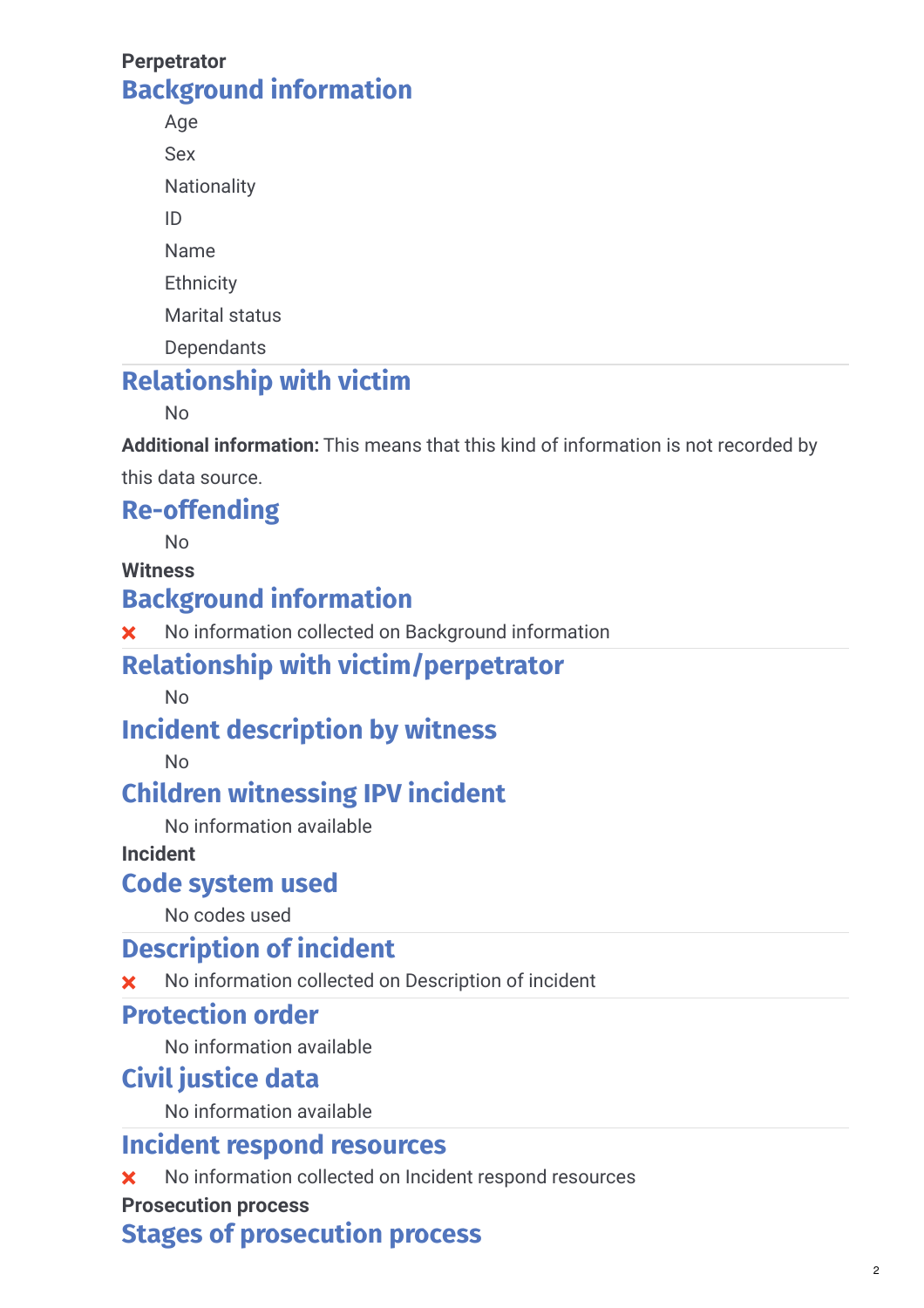Withdrawals of complaints

- Withdrawals of prosecution support
- N. of cases reported for each incident
- N. of cases initiated for each type of incident
- N. of cases referred to court

Types of offense(s)

## **Defendant pleas/verdicts**

**x** No information collected on Defendant pleas/verdicts

## **Average time case through criminal justice system**

No

#### **Outcomes**

**x** This administrative data source does not collect information on Outcomes

## **Characteristics Storage System**

- **x** In paper form
- $\triangleleft$  Electronically (single files)
- **x** Electronically (database)

#### **Frequency of updating**

Ongoing

#### **Quality assurance process**

No information available

## **Comparability**

**x** No information available

#### **Timeliness**

No information available

#### **Current developments**

There is attempt to develop a new system of classification. There will be a new data system which includes more detailed information about the relationship between the victim and the offender.

**Relation with third parties Reported to third parties**